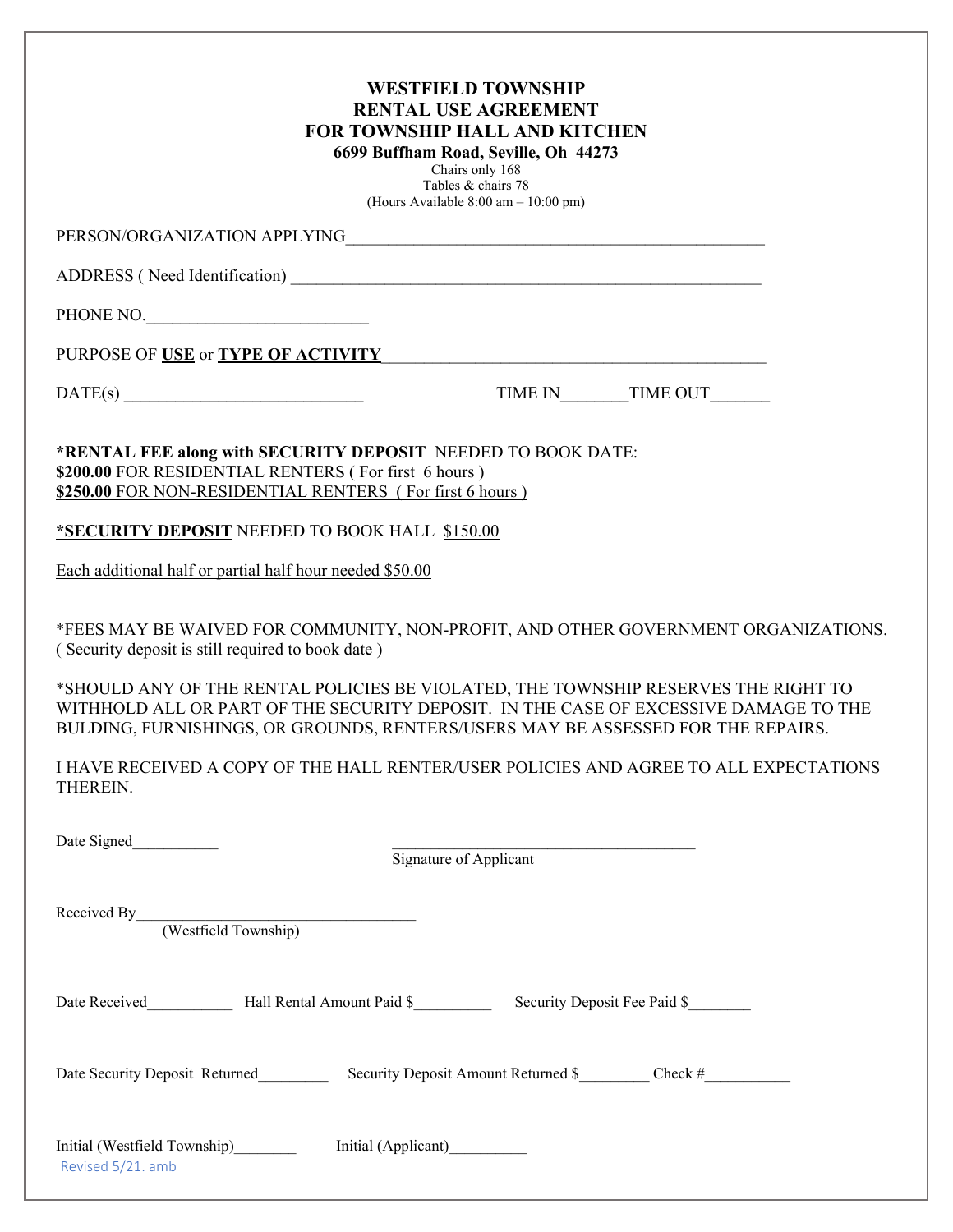## **WESTFIELD TOWNSHIP HALL RENTAL POLICY**

The applicant agrees:

- 1. No alcoholic beverages, drugs or gambling are permitted in the building or on the premises.
- 2. The hall is available for rental between the hours of 8:00am to 10:00pm.
- 3. The renter/user is responsible for clean-up of the entire area and must **remove all garbage from the premises** and must return premises to its original state. **( DO NOT PUT TRASH IN RECYCLE BINS ON SIDE OF BUILDING )**  This is reserved for recyclable items only!
- 4. To reimburse Westfield Township for any damages to the premises, building, furnishings or equipment.
- 5. No Westfield Township property is to be removed from the premises for use at another location.
- 6. Applicant must be 21 years of age to rent the Township Hall and Kitchen.
- 7. No personal property shall be on the premises other than during the rental/use period.
- 8. Not to use nails, tacks, pins, staples, tape or like items that will penetrate any portion of the building, inside or out, for decorations, posters or signs. "Plasti-tac" may be used in lieu of the above on walls and metal strips of the ceiling only. Not on the ceiling tiles.
- 9. That the premises shall not be used for any purpose other than the one described above unless written permission is first acquired for the additional use.
- 10. Renter/user shall conduct its activities on Westfield Township property so as not to endanger any person or property.
- 11. Renter/user shall not make or allow to be made any lawful, improper, or offensive use of the premises.
- 12. In event that any of the foregoing conditions are not met, the Renter/user shall forfeit the security deposit. This includes any food stains or damage to the hall carpet.
- 13. Cancellations less than one week before the reservation time will forfeit both the deposit and security deposit.
- 14. To indemnify and hold harmless Westfield Township and its officials, agents and personnel against any and all claims for injury or damage, including all costs connected therewith, to persons or property arising out of the activities conducted by the "Applicant" and Applicant's guests on Westfield Township property.